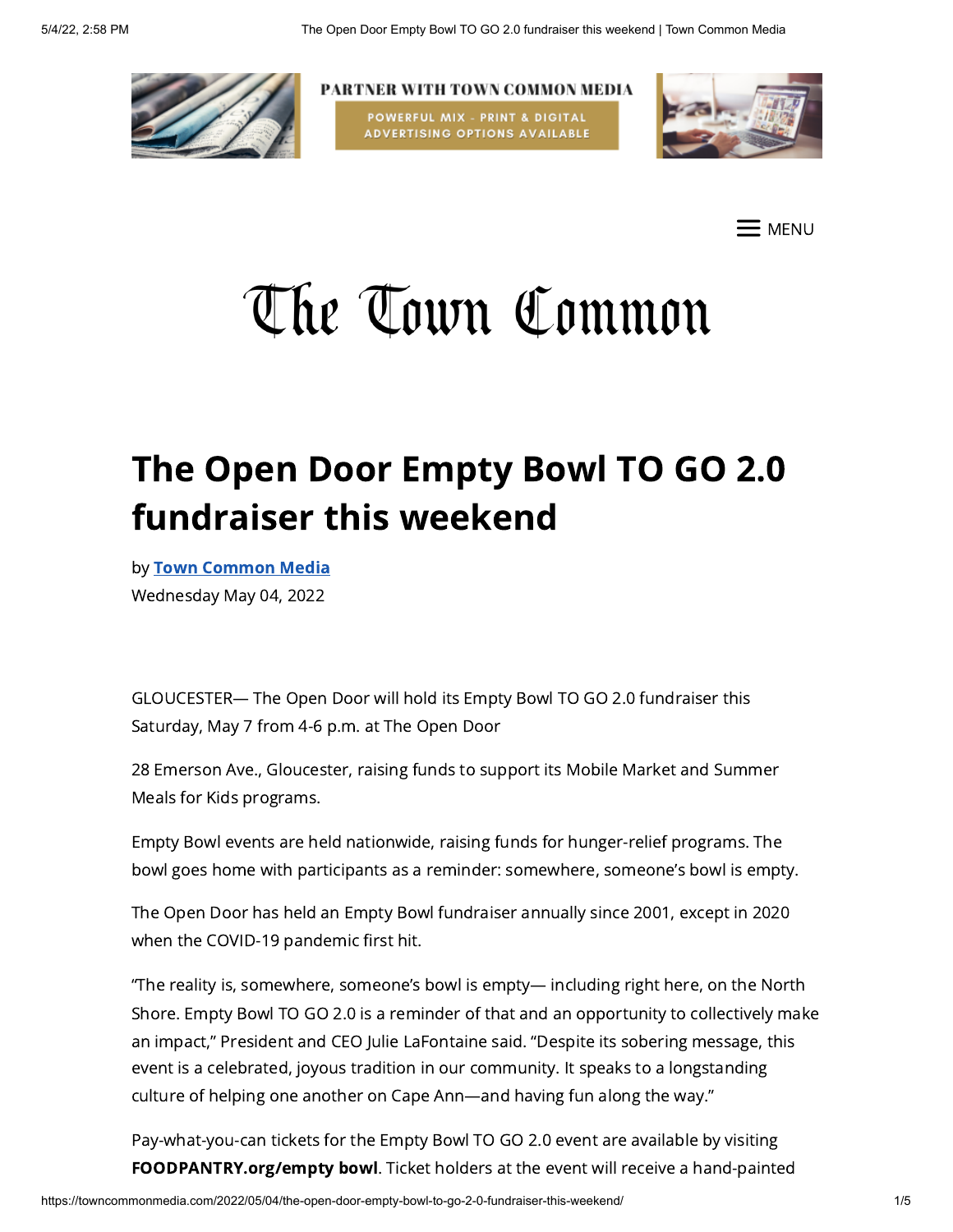bowl, soup, bread roll, cookie, and water. Participants will also receive fruit directly from The Open Door's new Mobile Market Farmers Truck, and dog treats will be available for pets along for the drive-thru ride with their owners.

Soups offered at the event will include the popular clam, corn and fish chowders along with hearty tomato and white bean with quinoa (gluten free, vegan, and kosher [noncertified]), chicken and rice (gluten free and kosher [non-certified]), and mushroom soup (kosher [non-certified]).

Restaurants to prepare soup for the event include: Captain Hooks, Causeway Restaurant, Seaport Grille, J.T. Farnham's, George's Restaurant and Bar, Lobsta Land, Minglewood, Sugar Magnolias, Turner's Seafood, Willow Rest, and The Open Door kitchen team, including locally renowned chef Ken Duckworth, who will be preparing Duckworth's Bistrot mushroom soup for the event. Bread at the event is baked by Alexandra's Bread and Virgilio's Bakery. Cookies are being prepared in-house at The Open Door.

The Empty Bowl online auction is also live at biddingowl.com/theopendoor. Approximately 40 Cape Ann artists and local elected officials created bowls to be auctioned off in support of hunger-relief programs of The Open Door. The auction closes May 13.

Search

#### Recent News

North of Boston Cancer Resource [announced](https://towncommonmedia.com/2022/05/04/north-of-boston-cancer-resource-announced-new-board-members/) new board members May 04, 2022

NECC's New Director of Career Services Brings Two Decades of [Experience](https://towncommonmedia.com/2022/05/04/neccs-new-director-of-career-services-brings-two-decades-of-experience/)

May 04, 2022

Groveland Fire Department Battles [Three-alarm](https://towncommonmedia.com/2022/05/04/groveland-fire-department-battles-three-alarm-fire/) Fire

May 04, 2022

Essex County [Beekeepers'](https://towncommonmedia.com/2022/05/04/essex-county-beekeepers-association-to-give-bee-talk-at-merrimac-public-library/) Association To Give Bee Talk At Merrimac Public Library May 04, 2022

## Support Local Businesses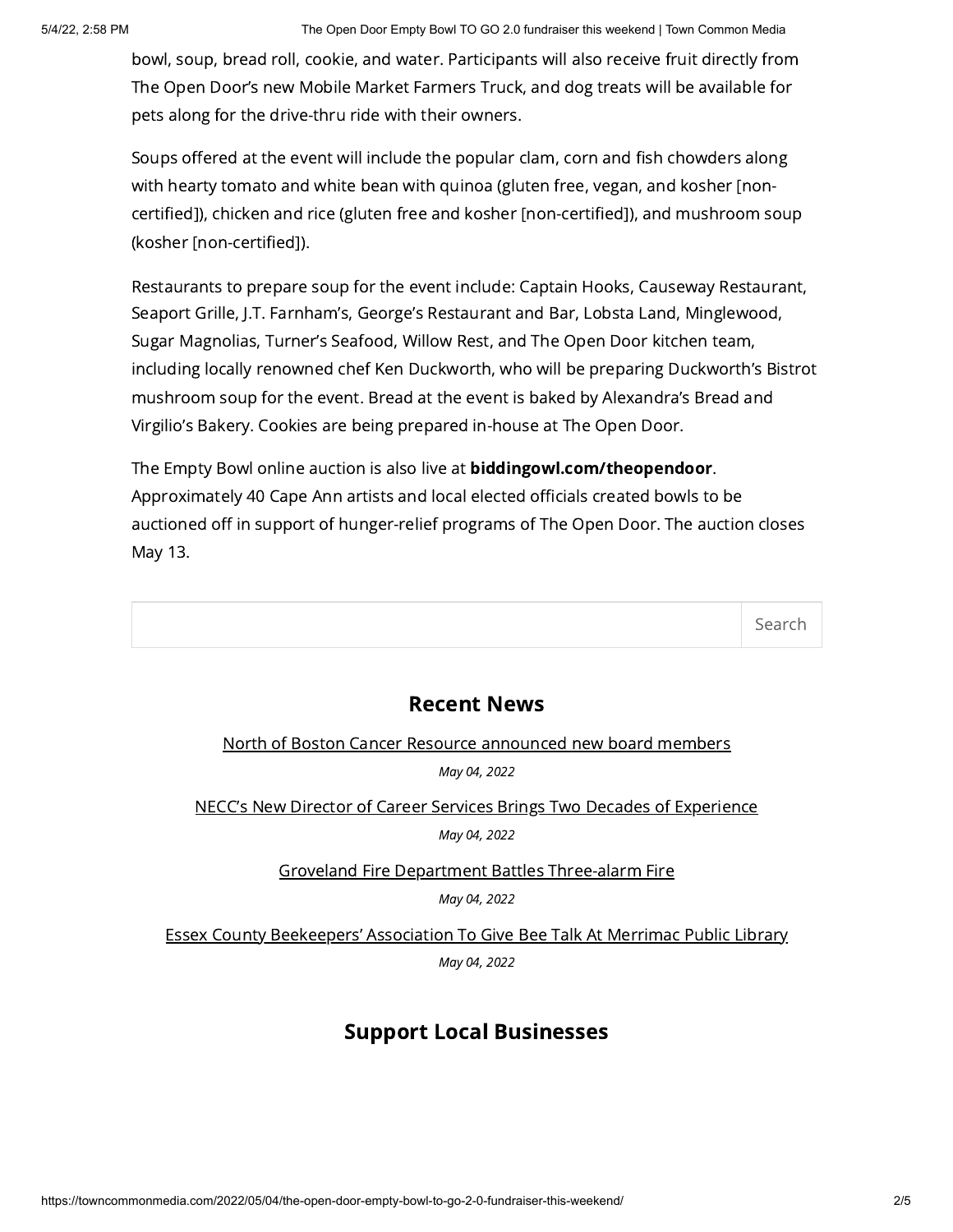## ORGANIC NATURAL SHOP  $-$  EST. 1982

**VITAMINS · SUPPLEMENTS · CBD** 

978.561.3219 naturaldisc@aol.com www.thenaturalshop.com 174 Newburyport Turnpike #8 - Rowley, Ma - 01969



## Local Forecast



## Recent Articles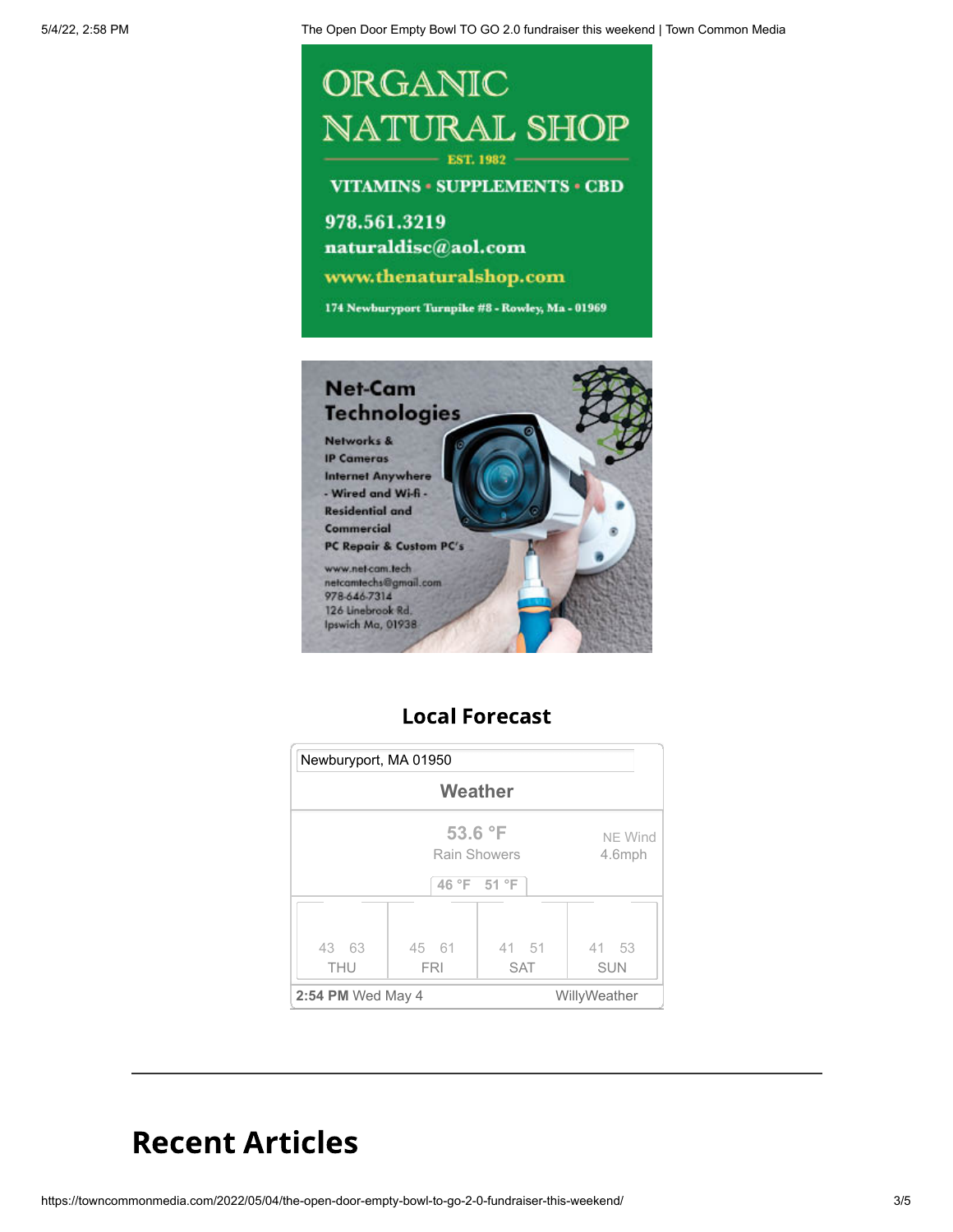### North of Boston Cancer Resource [announced](https://towncommonmedia.com/2022/05/04/north-of-boston-cancer-resource-announced-new-board-members/) new board members

Newburyport – North of Boston Cancer Resource (NBCR) announced that Sandra Levin, vice president and chief quality officer at Anna Jaques Hospital and Colleen Yavarow, DO Medical Oncologist/Hematologist at Anna Jaques Hospital Cancer Center joined its Board of...

#### Read [More](https://towncommonmedia.com/2022/05/04/north-of-boston-cancer-resource-announced-new-board-members/)

#### NECC's New Director of Career Services Brings Two Decades of [Experience](https://towncommonmedia.com/2022/05/04/neccs-new-director-of-career-services-brings-two-decades-of-experience/)

HAVERHILL and LAWRENCE — When it comes to networking, Sandy Rochon of Amesbury, Northern Essex Community College's new director of career services, practices what she preaches. The 1996 Northern Essex business grad was volunteering at one of the college's mobile food...

Read [More](https://towncommonmedia.com/2022/05/04/neccs-new-director-of-career-services-brings-two-decades-of-experience/)

#### Groveland Fire Department Battles [Three-alarm](https://towncommonmedia.com/2022/05/04/groveland-fire-department-battles-three-alarm-fire/) Fire

GROVELAND — Groveland Fire Department and its mutual aid partners responded to a three-alarm fire in a multi-family residence on Center Street on Monday. On Monday, May 2, at 6:04 p.m the fire department responded to a report of a fire at 182 Center St, a two-story,...

#### Read [More](https://towncommonmedia.com/2022/05/04/groveland-fire-department-battles-three-alarm-fire/)

**Become an Insider, be the first to get the digital paper**